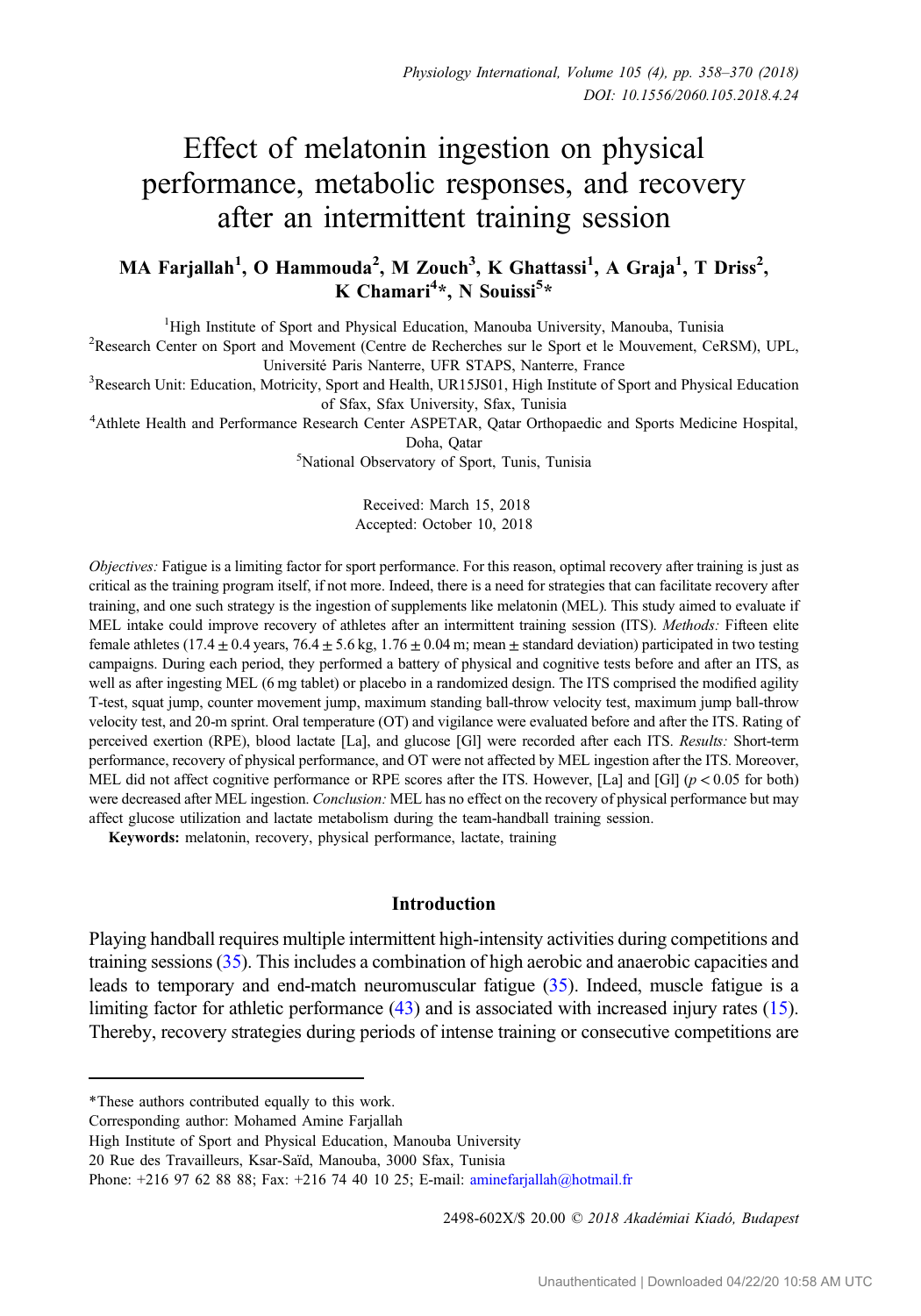required in order to (1) relieve athletes' fatigue after exertion, (2) recover performance more quickly, and (3) reduce the risks of injury. In this regard, several studies have reported that optimized nutrition, particularly with an increased dietary content of nutritional antioxidants, may reduce fatigue [\(32\)](#page-11-0), oxidative stress [\(13](#page-10-0)), and muscle damage ([13](#page-10-0)).

Recent findings have highlighted the potential role of melatonin (N-acetyl-5 methoxytryptamine; MEL) as a hormone that enhances the athletes' tolerance to increased training and competition frequencies ([16\)](#page-10-0). MEL is a pineal gland hormone classically known to entrain the biological rhythms of mammals [\(39](#page-11-0)). Its synthesis and secretion are triggered by the light–dark transition and inhibited during daytime by the light, which acts both as masking and entraining stimuli ([33,](#page-11-0) [39\)](#page-11-0).

According to the literature, even a single dose of MEL ingested just before the exercise prevents inflammation, oxidative stress, and muscle damage [\(27](#page-11-0), [28](#page-11-0)). This indole has also displayed beneficial effects on tissue repair and skeletal muscle healing [\(40](#page-11-0)). MEL has a protective effect on muscle and hepatic glycogen stores by inhibiting their depletion [\(23](#page-11-0), [31,](#page-11-0) [37](#page-11-0)) and also it improves lipid metabolism ([28\)](#page-11-0). Furthermore, exogenous MEL ingestion has improved short-term and aerobic performances  $(8, 12)$  $(8, 12)$  $(8, 12)$  $(8, 12)$ . From these observations, MEL seems a potential reasonable ergogenic aid with a considerable protective effect from muscle fatigue after intense exercise.

Thus, the aim of this study was to elucidate the effect of acute MEL ingestion on recovery and specific performance of handball players.

#### Materials and Methods

## Participants

Fifteen young elite female athletes [age:  $17.4 \pm 0.4$  years, body mass:  $76.4 \pm 5.6$  kg, body height:  $176.0 \pm 4.2$  cm; mean  $\pm$  standard deviation (SD)], members of the Tunisian teamhandball national team, volunteered to participate in this study. All participants reported to be non-smokers, healthy, and without any significant previous medical history. They confirmed that they (1) were not taking any medicine or supplementation, (2) were non-shift-workers, and (3) had not done any transmeridian trips during the past month before the experiment. Indeed, transmeridian trips can impede sport physical performance, because jet lag symptoms peak upon arrival and can still be detected up to 6 days ([24\)](#page-11-0).

Furthermore, after being thoroughly informed of the possible risks and discomforts associated with the experimental procedures, the participants and tutors for minors signed a written informed consent to take part in the experiment. The experimental design of this study was approved by the local institutional review board and performed in accordance with the bioethical rules of the Declaration of Helsinki.

#### Experimental design

All the involved athletes were participating in an 8-day training camp for the preparation of the Africa Nations Championship 2015. During the experimental period, average ambient temperature ranged from 30 to 34 °C, humidity from 48% to 56%, sunrise and sunset timing at  $\sim$ 5:00 a.m. and at  $\sim$ 7:36 p.m., respectively. Climatic data were provided by the National Institute of Meteorology. During the training camp, participants were trained twice a day (i.e., morning sessions started at 9:00 a.m. and the afternoon sessions at 4:00 p.m.). In the morning of the fifth day, they participated in a tactical technical training session. Then, in the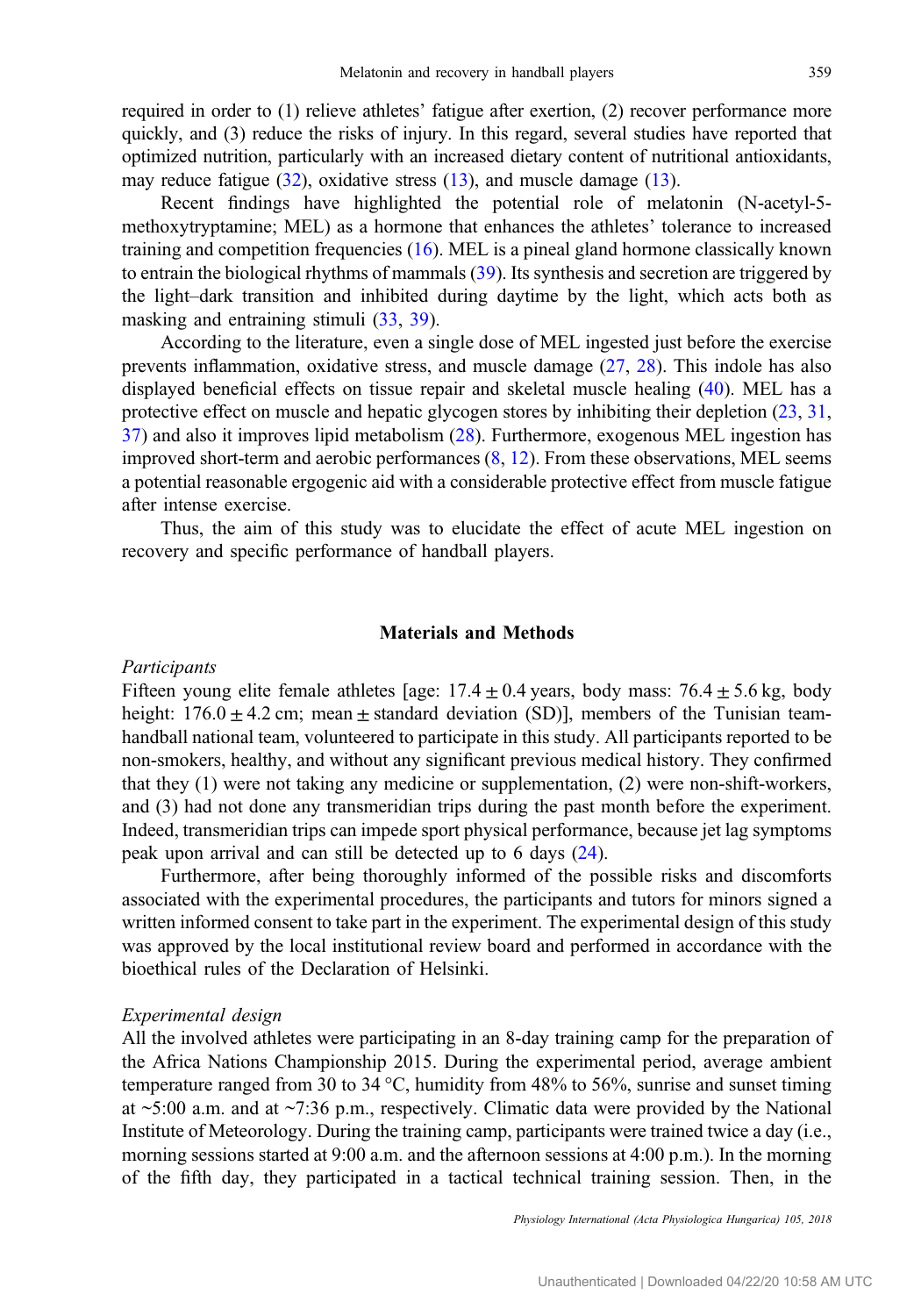afternoon, they performed a battery of physical and cognitive tests after ingesting 6 mg of quick release vegetable MEL (Jamieson Laboratories Toronto, Montreal, Canada) or placebo (PLA) (i.e., composition of lactose, starch, and cellulose) in a double-blind randomized design. MEL or PLA tablets were taken between 4:00 and 4:30 p.m. (i.e., to respect a latency of 30 min between supplement administration and performance measurement for all participants). The MEL dose was determined according to the dosing preference of Arendt and Deacon [\(2](#page-10-0)) and previous related studies ([16\)](#page-10-0). After  $\sim$  30 min of ingestion, resting oral temperature (OT) and vigilance test (VT) were measured. Thereafter, the participants made their usual team's warm-up, consisting of patterned collective movements along the entire court without opposition during 10 min, followed by 10 min of dynamic stretching [\(44](#page-12-0)).

About 1 h after ingestion, a testing battery was performed in the following order: modified agility T-test (MAT), squat jump (SJ), counter movement jump (CMJ), maximum standing ball-throw velocity test (MSBVT), maximum jump ball-throw velocity test (MJBVT), and 20-m sprint (20m-Sp). A passive recovery of a minimum of 90 s separated the repetitions of each physical test. All players had already been familiar with the testing procedure as it was part of their normal fitness-assessment program.

After this first testing battery, the participants performed an intermittent training session (ITS). This session started ~90 min after MEL ingestion and consisted of a physical training based on technical tasks composed of three bouts of  $12 \times 15$  s of high-intensity runs interspersed by a 15-s passive recovery period. Consecutive bouts were interspersed by 150 s of passive recovery. During ITS, every three players had to cover the required distance by passing ball between them (crisscross drill). The required distance during 15 s was determined in order to incite the players to run at an intensity between 95% and 100% of their maximum aerobic speed (MAS). MAS had been measured 1 week before the training camp, with the Yo-Yo intermittent recovery test level-1  $(25)$  $(25)$ . The heart rate (HR) of the participants was continuously monitored during all the training sessions using HR monitors (Polar Team System, Polar Electro Oy, Kempele, Finland). It is used to check whether the HR of each player during the exercise was above 90% of the maximum HR. This had also been verified during preexperimental trials using the same patterns of exercises (i.e., crisscross). The coaches of the participants were present and they encouraged during all the ITS, as it was also the case in common practice. OT and rating of perceived exertion (RPE) were measured immediately after the ITS. Moreover, glucose [Gl] and blood lactate [La] levels were assessed in 3- to 5-min period after the ITS (Fig. [1](#page-3-0)). Then, all the physical and cognitive tests were repeated in the same order. Two weeks later, the same protocol was repeated to allow each participant to achieve the experiment once with MEL and once with PLA. The recorded HR during the second session of ITS verified that the intensity of the two sessions was similar.

#### Oral temperature (OT)

Digital thermometers (Rossmax TG 380; accuracy 0.1 °C, Rossmax International Ltd., Taipei, Taiwan) were used to measure OT. After cleaning, the thermometer was kept under the tongue of the participant until the digital thermometer beeps signaled a constant temperature that was considered as the OT for each participant ([21\)](#page-11-0).

#### Vigilance test (VT)

This test is used to measure vigilance. It consisted of identifying a particular sign (a figure composed of three numbers) and circulating it as much as possible in a limited time (1 min), working line by line, from left to right, leaving aside all the other figures, which were not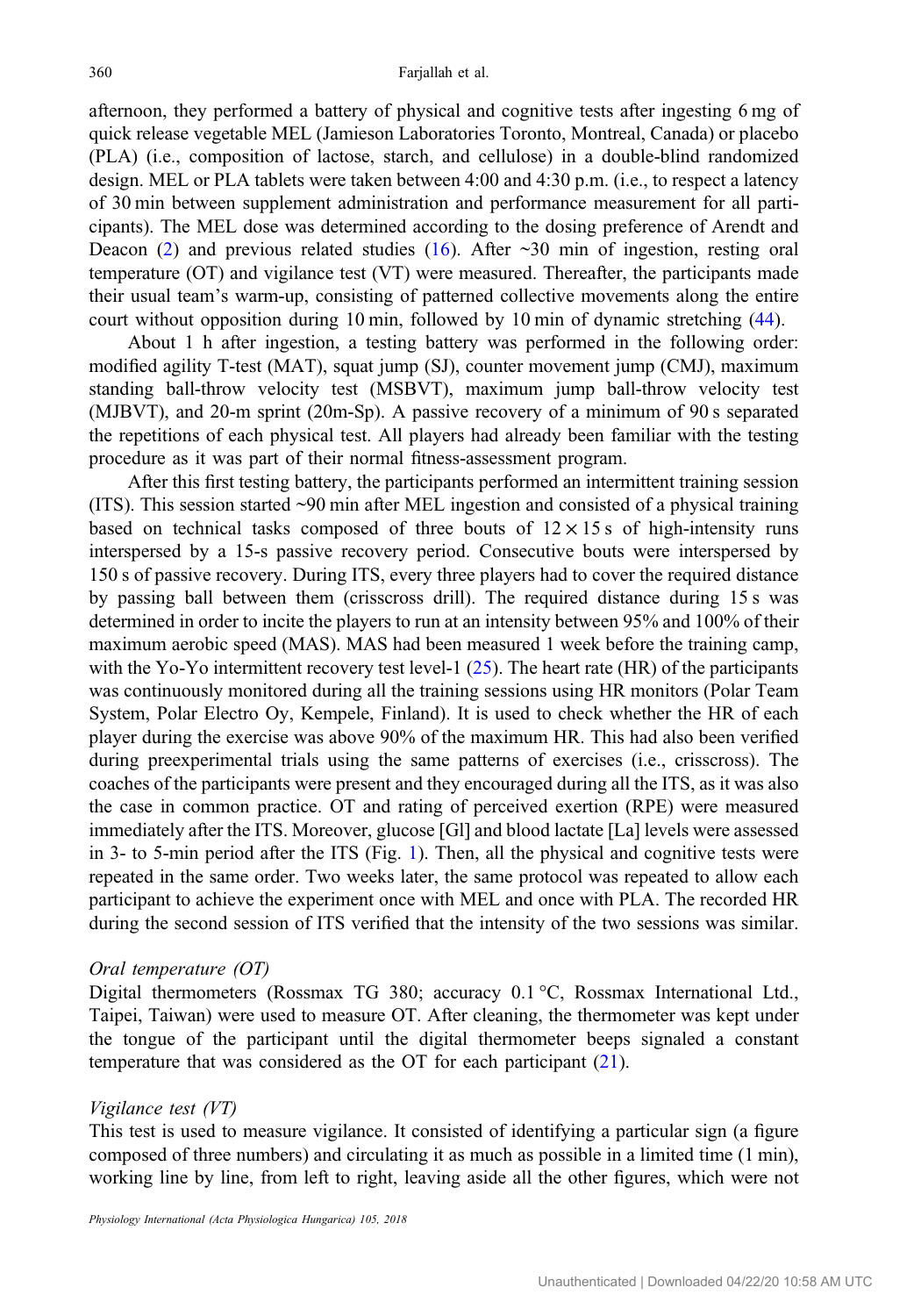<span id="page-3-0"></span>

Fig. 1. Schematic illustration of the experimental protocol. PLA: placebo; MEL: melatonin; OT: oral temperature; VT: vigilance; RPE: rating of perceived exertion; [Gl]: glucose; [La]: lactate

composed of three numbers. The paper contained 600 signs divided into 36 lines. The total circling number was considered to determine vigilance performance for each participant [\(45](#page-12-0)).

## Modified agility T-test (MAT)

The MAT was used to determine speed with respect to changes of direction. Based on the protocol modified by Sassi et al. [\(38](#page-11-0)), each participant sprinted 5 m forward and touched the base of a cone with the right hand. Facing forward and without crossing feet, the participants shuffled to the left to the second cone located 2.5 m to the left of the first cone and touched its base with the left hand. They then shuffled to the right to the third cone located 2.5 m to the right of the first cone and touched its base with the right hand. They shuffled back to the left to the first cone and touched its base. Finally, they ran backward as quickly as possible and returned to the starting line. The recorded score for this test was the better result from the two trials. The MAT performances were recorded using an electronic timing system (Globus, Microgate, SARL, Italy). One pair of the electronic timing system sensors mounted on tripods were set approximately 0.75 m above the floor and positioned 3 m apart facing each other on either side of the starting line. The participants were instructed to begin with their preferred foot forward, placed from 0.2 to 0.5 m behind the starting line.

## Squat jump (SJ) and counter movement jump (CMJ) tests

Participants were asked to perform a maximal vertical SJ and CMJ without any load on an infrared jump system (Opto jump, Microgate, Bolzano, Italy) interfaced with a microcomputer. They stood between two 1-m infrared sensor bars to perform SJ and CMJ. This system is developed to measure with a $10^{-3}$ -s precision of all flying and ground-contact times, from which the jump's height was calculated. In the SJ, players lowered themselves into a squat position (90°) and, after a brief pause, jumped upward as quickly and high as possible. No downward motion immediately prior to jumping was allowed. In the CMJ, they initiated the jump from an extended leg position, descended to a 90° knee flexion, and immediately performed an explosive concentric action to achieve maximum height. Jumping height was calculated from the flight time. During SJ and CMJ, participants performed three jumps interspersed with 15 s of rest; the peak value was used for further analysis [\(11](#page-10-0)).

## Maximum standing ball-throw velocity test (MSBVT) and maximum jump ball-throw velocity test (MJBVT)

Maximum ball-throwing velocity was measured using a radar gun (Sports Radar 3300, Sports Electronics Inc., Dayton, OH, USA), with a range of 10 to  $199 \pm 2.3$  km/h and accuracy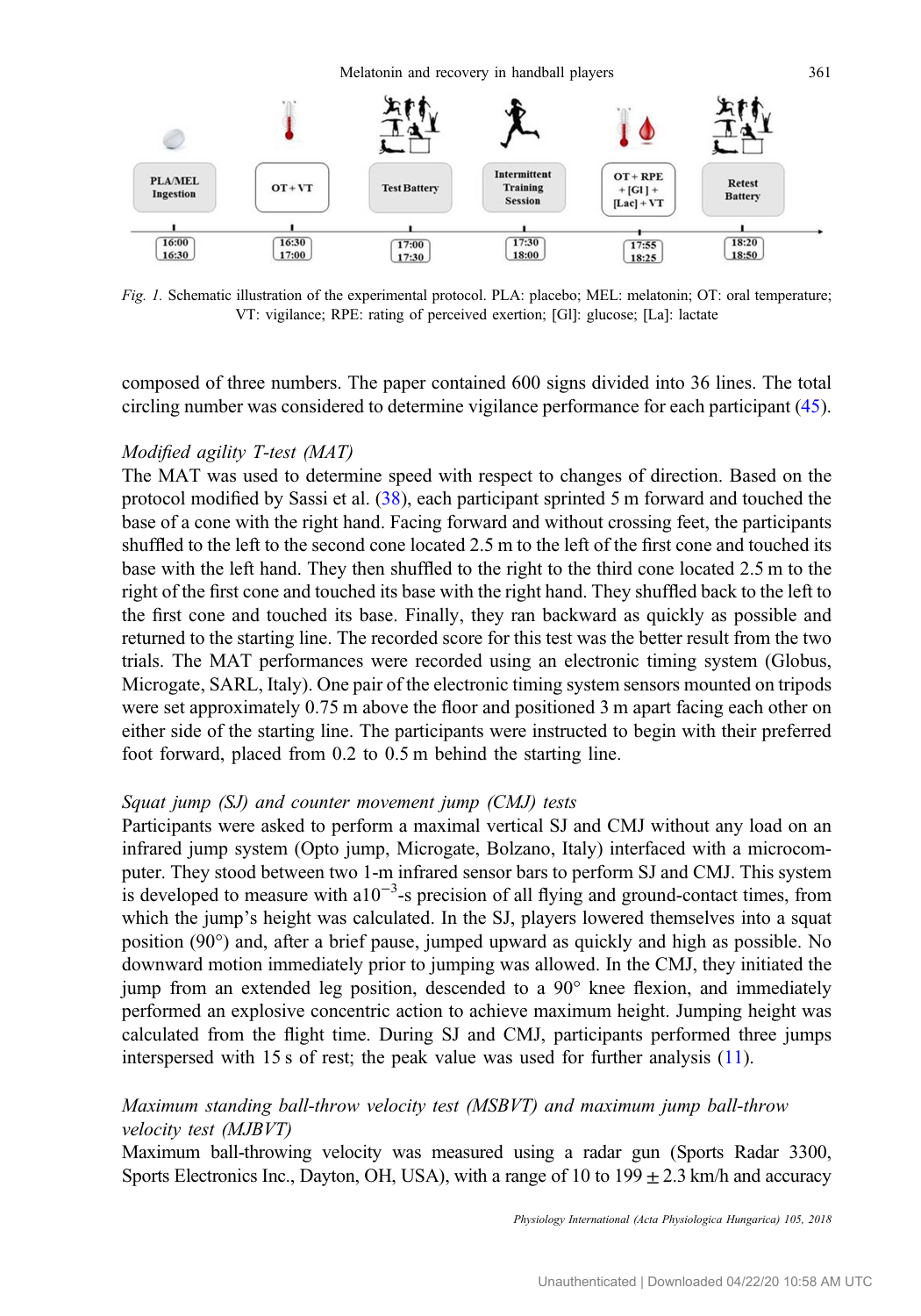at  $\pm 0.1$  km/h. The players had to shoot the ball to the middle of the goal at a distance of 7 m from frontal radar position, as previously described [\(29](#page-11-0)). After warm-up, players began to throw at full velocity using the standing-throw technique (MSBVT) or jump-throw technique (MJBVT) and using their dominant arms. This was performed until three valid throws were recorded for each participant. The best throw was used for subsequent analysis. Coaches supervised the throws throughout the test to ensure that participants were using the proper technique.

## 20-m sprint (20m-Sp)

Sprint time over 20 m was measured using photocells (Globus, Microgate). The participant had to run the whole distance as fast as possible. The best trial was used for the subsequent statistical analysis. The athletes decided themselves when to start the test, from the static position, 30 cm behind the photocell (starting line) and with the time being recorded from when the participant broke the first photocell beam  $(44)$  $(44)$ .

## Rating of perceived exertion (RPE)

The RPE scale allows participants to give a subjective exertion rating for the physical task. It consists of a 10-point scale ranging from 0 (rest) to 10 (very very hard) ([18\)](#page-10-0). The RPE scale is a reliable indicator of physical discomfort, has sound psychometric properties, and is strongly correlated with several other physiological measures of exertion ([18\)](#page-10-0). In this study, the participants were instructed to give an overall perception about how hard they felt the ITS according to RPE scale. RPE scores were recorded immediately after the ITS.

## Measurements of blood lactate [La] and glucose [Gl]

Small pinprick blood samples were taken from the fingertip. The area was cleaned first using a dry tissue to remove sweat and then using an alcohol swab. Once the area was dry, the lancet (often with a spring-loaded apparatus) was used to pierce the skin. With only 5 μl of blood and simple operation, Lactate Pro (LP, Arkray KDK, Japan) analyzer, which has previously been validated [\(17](#page-10-0)), provides the accurate [La] level in 60 s. [La] in the sample reacts with potassium ferricyanide and lactate oxidase to form potassium ferrocyanide and pyruvate. Similarly, [GL] was measured from the fingertip using a glucometer (Accu-Chek<sup>®</sup> Active, Roche Diagnostic Corporation, Germany). A drop of blood is placed on a small strip inserted in the glucometer. The meter calculates and displays the [GL] level within 15 s [\(41](#page-12-0)).

## Statistical analysis

Data were presented as mean  $\pm$  SD. All statistical tests were processed using STATISTICA 10 software (StatSoft, Maisons-Alfort, France). The Shapiro–Wilk test revealed that the data were normally distributed. OT, VT, MAT, SJ, CMJ, MSBVT, MJBVT, and 20m-Sp were analyzed using a two-way (Condition  $\times$  Exercise) analysis of variance with repeated measures for the two factors. Both factors were "within-participants" by definition and included two "levels" (MEL/PLA) in the condition factor and two "levels" (before/after) in the exercise factor. When appropriate, significant differences among means were tested using the Tukey's honestly significant difference *post-hoc* test. Effect sizes were calculated as partial eta-squared  $(\eta^2$ <sup>p</sup>) to estimate the meaningfulness of significant findings.  $\eta^2$ <sub>p</sub> values of 0.01, 0.06, and 0.13 represent small, moderate, and large effect sizes, respectively. 95% confidence intervals (95% CIs) were calculated for each measured variable. RPE, [Gl], and [La] values were analyzed with dependent paired t-test. A probability level of 0.05 was selected as the criterion for statistical significance.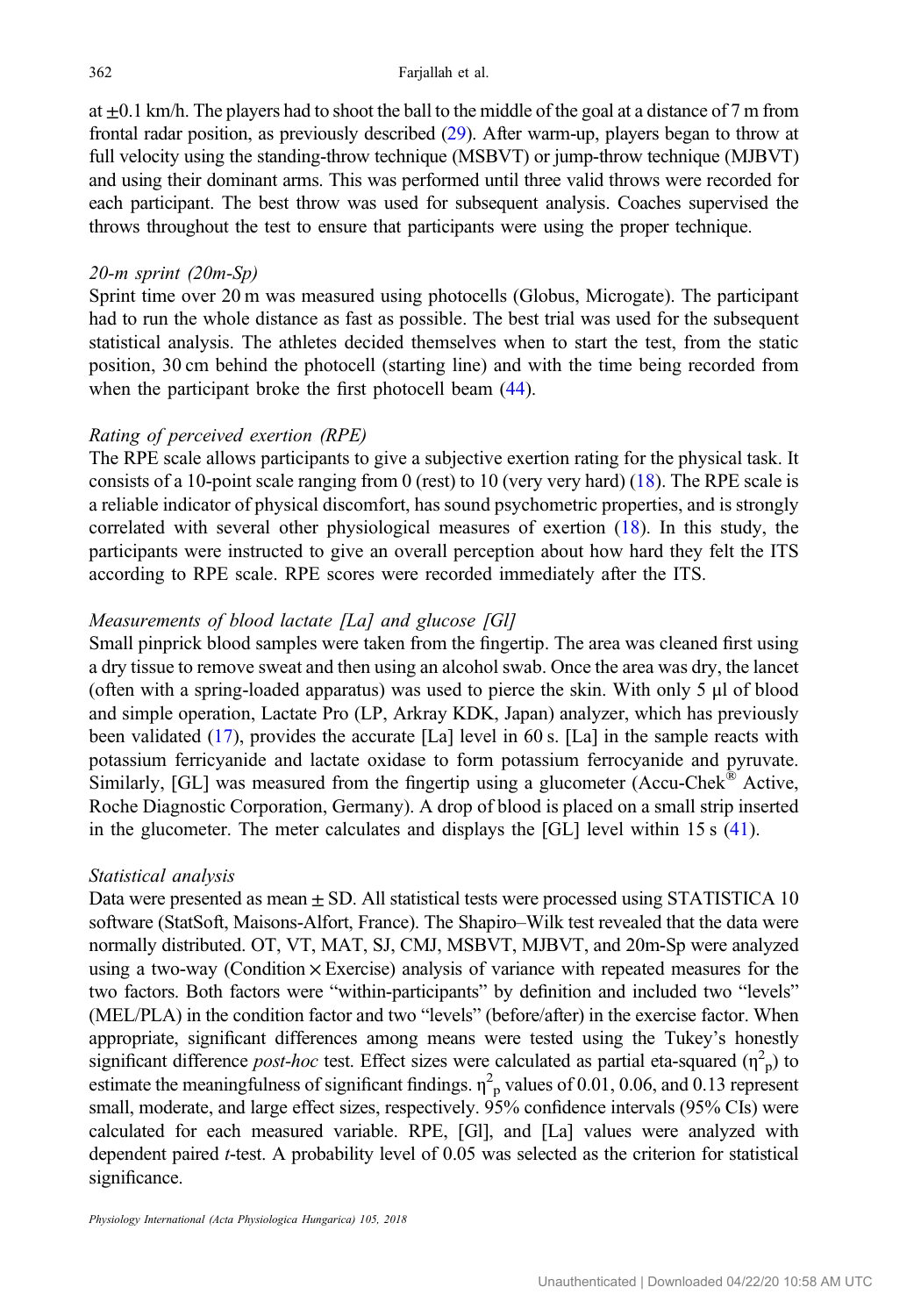## Results

# <span id="page-5-0"></span>Oral temperature (OT)

There was a significant effect of Condition  $[F_{(1.14)} = 6.0, p < 0.05, 95\%$  CI: (0.01, 0.23)] and Exercise  $[F_{(1.14)} = 213, p < 0.001, 95%$  CI: (−1.01, −0.75)] for OT. However, the interaction Condition  $\times$  Exercise is not significant. In addition, there was no significant difference for OT between MEL and PLA (Fig. 2).

## Psychocognitive performances

Data of psychocognitive performances are presented in Table I. Statistical analysis revealed a significant interaction Condition × Exercise  $[F_{(1,14)} = 5.87, p < 0.05]$  for the VT.



Table I. Psychocognitive and physical performances (mean  $\pm$  SD) measured before and after the ITS, with either MEL or PLA ingestion

|                  | Placebo           |                | Melatonin         |                 |
|------------------|-------------------|----------------|-------------------|-----------------|
|                  | <b>Before ITS</b> | After ITS      | <b>Before ITS</b> | After ITS       |
| VT (AU)          | $71.1 \pm 14.3$   | $67.1 + 10.4$  | $67.8 \pm 13.4$   | $69.7 \pm 13.0$ |
| MAT(s)           | $6.1 \pm 0.7$     | $5.9 \pm 0.5$  | $6.0 \pm 0.4$     | $6.0 \pm 0.3$   |
| $SJ$ (cm)        | $26.5 \pm 3.9$    | $26.3 \pm 3.8$ | $26.0 \pm 3.6$    | $25.6 \pm 4.2$  |
| $CMJ$ (cm)       | $28.8 \pm 4.1$    | $28.1 + 3.9$   | $28.7 + 4.2$      | $28.3 \pm 4.5$  |
| $MSBVT$ $(km/h)$ | $80.3 \pm 6.2$    | $78.5 \pm 7.6$ | $79.9 \pm 5.24$   | $77.9 \pm 6.01$ |
| $MJBVT$ $(km/h)$ | $76.3 \pm 6.4$    | $76.7 \pm 7.3$ | $77.4 \pm 5.3$    | $76.0 \pm 5.8$  |
| $20m-Sp(s)$      | $3.4 \pm 0.2$     | $3.4 \pm 0.2$  | $3.5 \pm 0.1$     | $3.5 \pm 0.2$   |

SD: standard deviation; MEL: melatonin; PLA: placebo; ITS: intermittent training session; VT: vigilance test; MAT: modified agility T-test; SJ: squat jump; CMJ: counter movement jump; MSBVT: maximal standing ball-throw velocity test; MJBVT: maximal jump ball-throw velocity test; 20m-Sp: 20-m sprint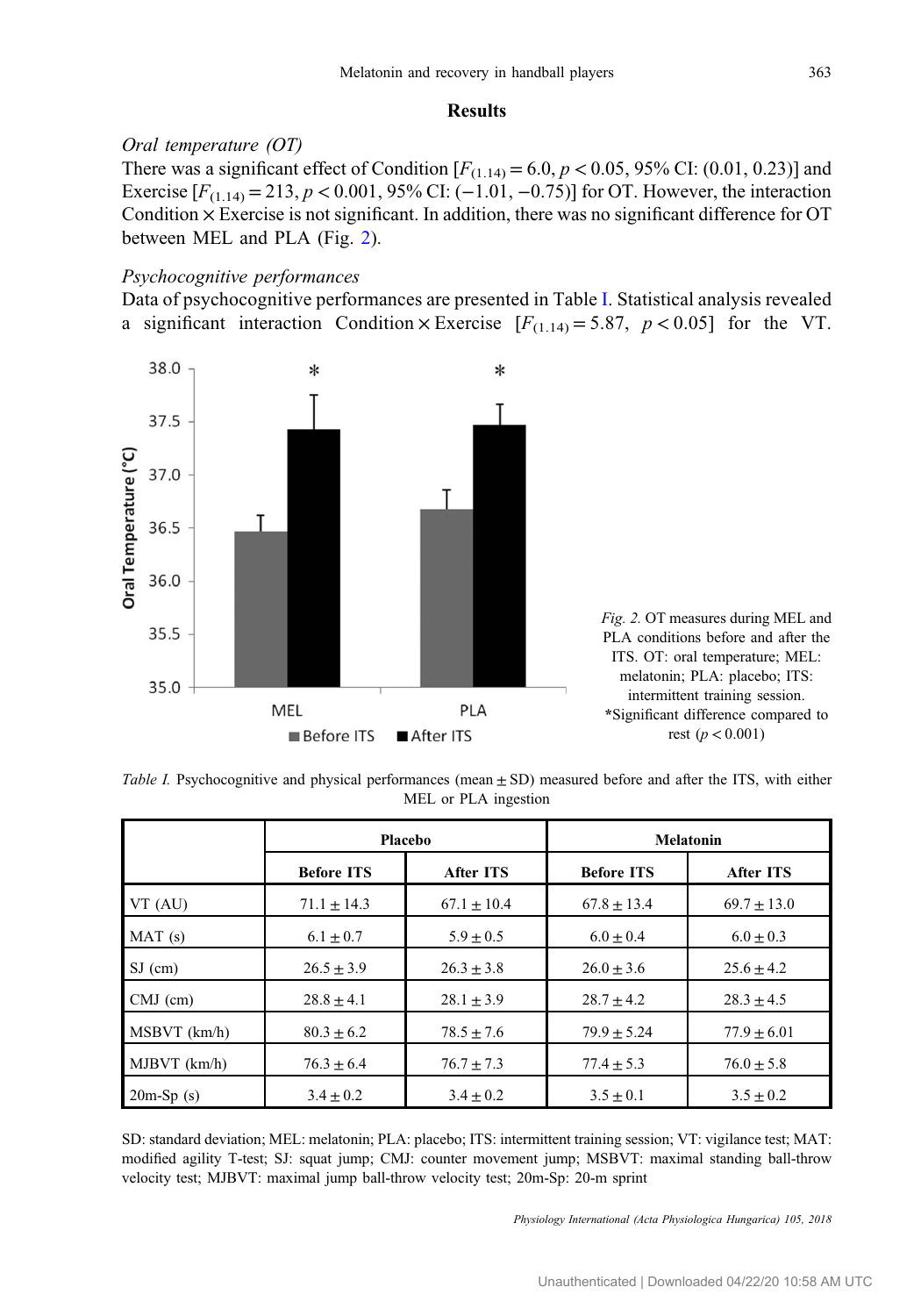However, there was no significant effect of Condition or Exercise. In addition, no significant effect of MEL on RPE was found. RPE was  $6.7 \pm 1.9$  and  $6.3 \pm 2.4$  after PLA and MEL ingestion, respectively.

## Physical performances

Data of physical performances are displayed in Table [I](#page-5-0). Statistical analysis (Table II) showed only a significant effect of Exercise for MSBVT  $[F_{(1,14)} = 8.69, p < 0.05, 95\% \text{ CI: } (0.57,$ 3.63)]. However, there was no significant effect of Condition, Exercise, and the interaction Condition  $\times$  Exercise for MAT, SJ, CMJ, MJBVT, and 20m-Sp ( $p > 0.05$ ).

|              | Condition                   | <b>Exercise</b>            | <b>Condition</b> $\times$ <b>Exercise</b> |
|--------------|-----------------------------|----------------------------|-------------------------------------------|
| <b>OT</b>    | $F_{(1.14)} = 5.87$         | $F_{(1.14)} = 213.26$      | $F_{(1.14)} = 1.92$                       |
|              | $p = 0.03$                  | p < 0.001                  | $p = 0.19$                                |
|              | $\eta^2_{\ p} = 0.3$        | $\eta^2_{\ p} = 0.94$      | $\eta_{\ p}^2 = 0.12$                     |
|              | ESR: large                  | ESR: large                 | ESR: large                                |
| <b>VT</b>    | $F_{(1.14)} = 0.02$         | $F_{(1.14)} = 0.7$         | $F_{(1.14)} = 5.87$                       |
|              | $p = 0.90$                  | $p = 0.42$                 | $p = 0.03$                                |
|              | $\eta^2_{\text{p}} = 0.001$ | $\eta^2_{\ p} = 0.05$      | $\eta^2_{\ p} = 0.3$                      |
|              | ESR: small                  | ESR: small                 | ESR: large                                |
| <b>MAT</b>   | $F_{(1.14)} = 0.00$         | $F_{(1.14)} = 4.46$        | $F_{(1.14)} = 0.37$                       |
|              | $p = 0.99$                  | $p = 0.05$                 | $p = 0.55$                                |
|              | $\eta^2_{\ p} = 0.00$       | $\eta_{\ p}^2 = 0.24$      | $\eta_p^2 = 0.03$                         |
|              | ESR: small                  | ESR: large                 | ESR: small                                |
| $\rm{SJ}$    | $F_{(1.14)} = 2.65$         | $F_{(1.14)} = 0.43$        | $F_{(1.14)} = 0.16$                       |
|              | $p = 0.13$                  | $p = 0.52$                 | $p = 0.69$                                |
|              | $\eta_{\text{p}}^2 = 0.17$  | $\eta_{\ p}^2 = 0.03$      | $\eta_{\text{p}}^2 = 0.01$                |
|              | ESR: large                  | ESR: small                 | ESR: small                                |
| CMJ          | $F_{(1.14)} = 0.02$         | $F_{(1.14)} = 3.33$        | $F_{(1.14)} = 0.13$                       |
|              | $p = 0.90$                  | $p = 0.09$                 | $p = 0.73$                                |
|              | $\eta^2_{\ p} = 0.001$      | $\eta_{\text{p}}^2 = 0.19$ | $\eta_{\text{p}}^2 = 0.01$                |
|              | ESR: small                  | ESR: large                 | ESR: small                                |
| <b>MSBVT</b> | $F_{(1.14)} = 0.45$         | $F_{(1.14)} = 8.69$        | $F_{(1.14)} = 0.18$                       |
|              | $p = 0.51$                  | $p = 0.01$                 | $p = 0.68$                                |
|              | $\eta_{\text{p}}^2 = 0.03$  | $\eta_{\text{p}}^2 = 0.38$ | $\eta_{\text{p}}^2 = 0.01$                |
|              | ESR: small                  | ESR: large                 | ESR: small                                |

Table II. Statistical results from analysis of variance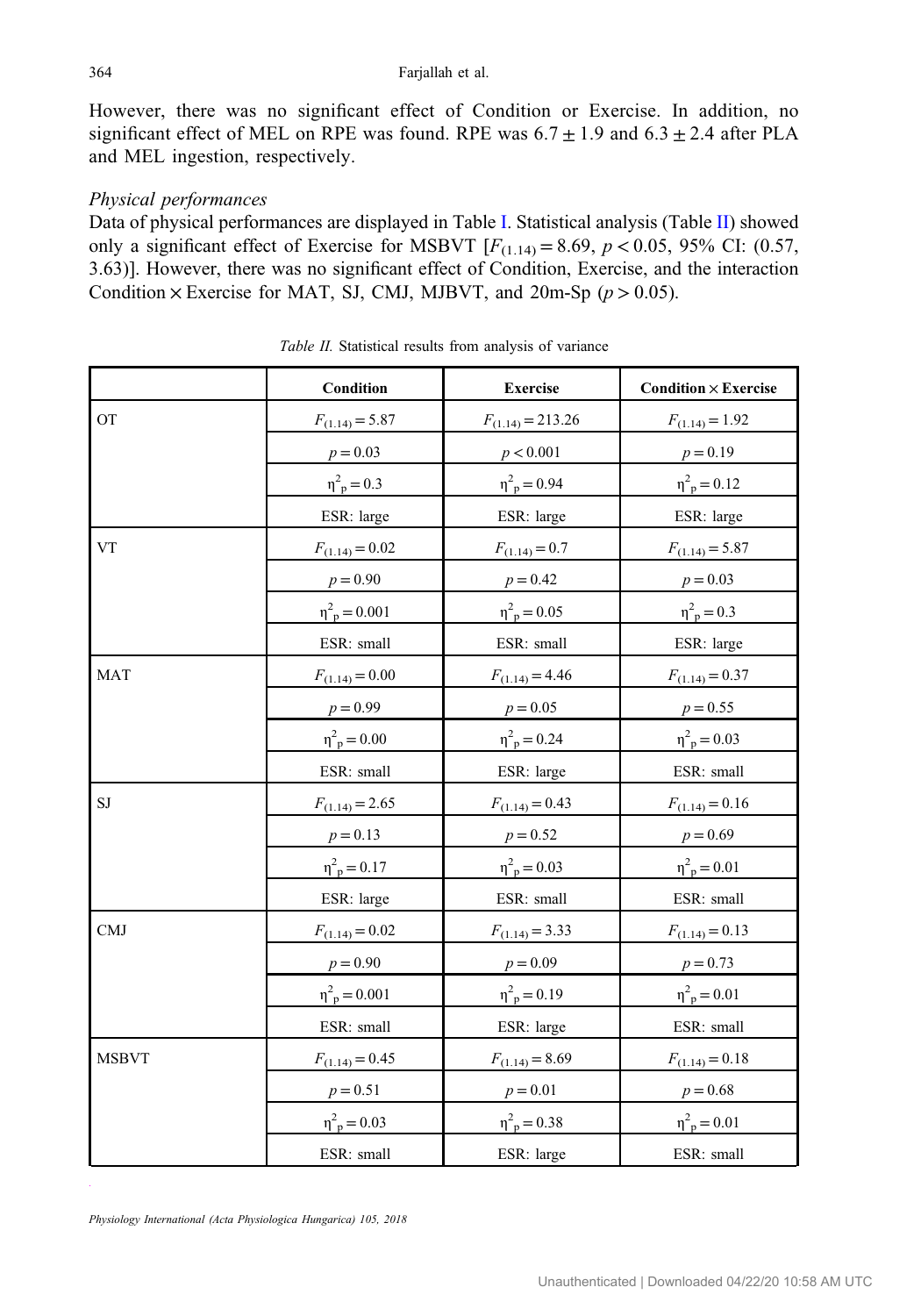<span id="page-7-0"></span>

| Table II. Statistical results from analysis of variance (Continued) |                             |                            |                                           |  |  |
|---------------------------------------------------------------------|-----------------------------|----------------------------|-------------------------------------------|--|--|
|                                                                     | <b>Condition</b>            | <b>Exercise</b>            | <b>Condition</b> $\times$ <b>Exercise</b> |  |  |
| <b>MJBVT</b>                                                        | $F_{(1.14)} = 0.02$         | $F_{(1.14)} = 0.49$        | $F_{(1.14)} = 1.24$                       |  |  |
|                                                                     | $p = 0.88$                  | $p = 0.50$                 | $p = 0.28$                                |  |  |
|                                                                     | $\eta_{\text{p}}^2 = 0.002$ | $\eta_{\text{p}}^2 = 0.03$ | $\eta_{\text{p}}^2 = 0.08$                |  |  |
|                                                                     | ESR: small                  | ESR: small                 | ESR: moderate                             |  |  |
| $20m-Sp$                                                            | $F_{(1.14)} = 4.5$          | $F_{(1.14)} = 0.28$        | $F_{(1.14)} = 0.52$                       |  |  |
|                                                                     | $p = 0.05$                  | $p = 0.61$                 | $p = 0.48$                                |  |  |
|                                                                     | $\eta_{\text{p}}^2 = 0.24$  | $\eta_{\text{p}}^2 = 0.02$ | $\eta_{\text{p}}^2 = 0.04$                |  |  |
|                                                                     | ESR: large                  | ESR: small                 | ESR: small                                |  |  |



OT: oral temperature; VT: vigilance test; MAT: modified agility T-test; SJ: squat jump; CMJ: counter movement jump; MSBVT: maximal standing ball-throw velocity test; MJBVT: maximal jump ball-throw velocity test; 20m-Sp: 20-m sprint; ESR: effect size rating

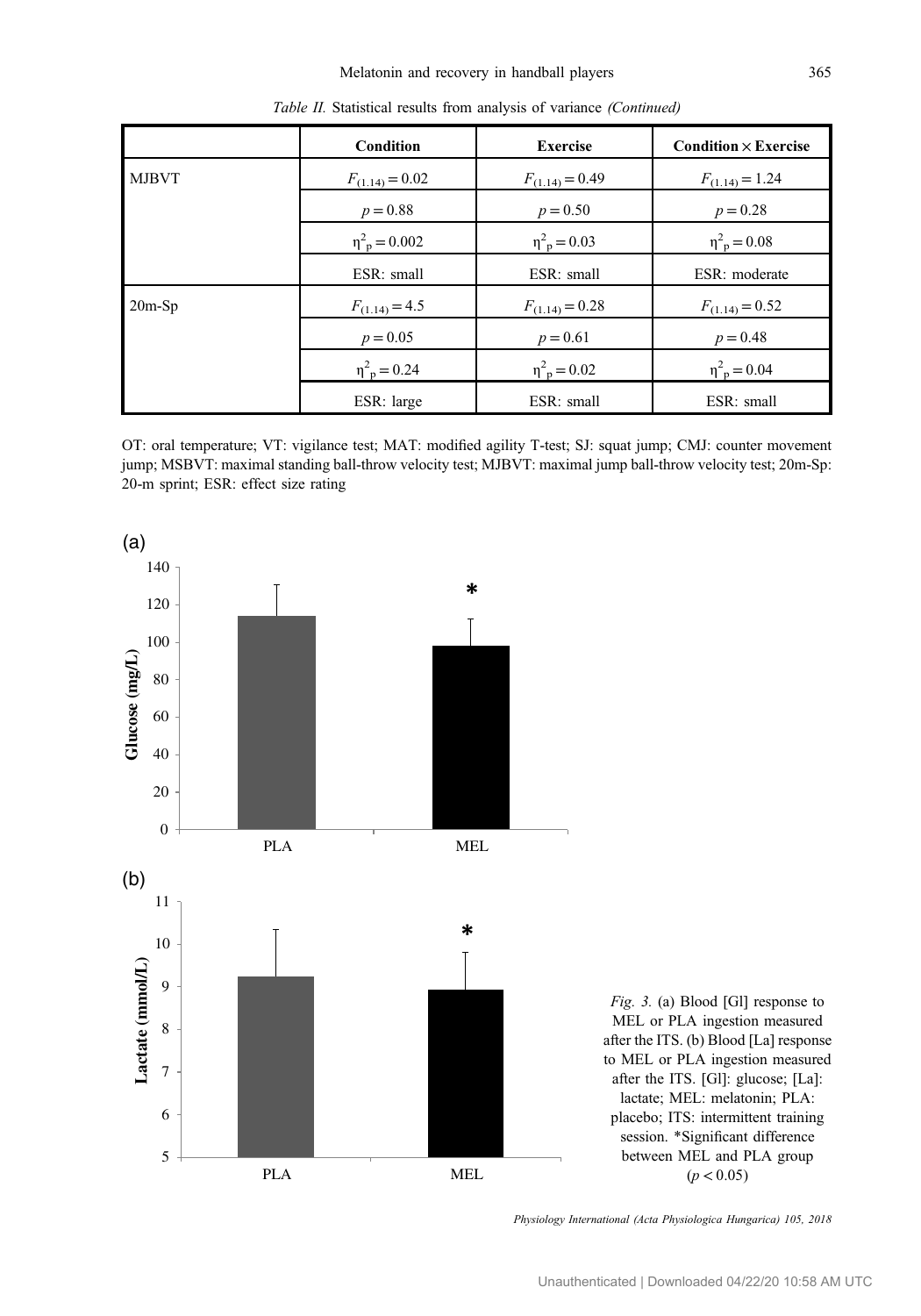Lactate and glucose

MEL ingestion resulted in a significant decrease in [Gl] and [La] levels after the ITS ( $t = 2.57$ ,  $p < 0.05$  and  $t = 2.32$ ,  $p < 0.05$ , respectively) (Fig. [3a](#page-7-0) and [b,](#page-7-0) respectively).

## **Discussion**

The aim of this study was to verify whether acute MEL ingestion had a positive effect on physical performance recovery after an ITS in junior female elite team-handball players. In other words, does the multiple beneficial effects of MEL decrease athletes' fatigue and enhance the recovery process after an intensive exercise session?

The main findings proved that MEL does not affect short-term performances (i.e., before the ITS) and performance recovery (i.e., after the ITS) during ITS in young elite female handball players.

Previous research works obtained conflicting results regarding the acute effects of exogenous MEL on athletic performance. In congruity with the present findings, some previous researches concluded that MEL ingestion had no effect on short-term ("anaerobic") [\(19,](#page-11-0) [20](#page-11-0), [33\)](#page-11-0) and endurance ("aerobic") [\(6](#page-10-0), [10\)](#page-10-0) performances. However, other studies have found that MEL administration had adversely affected some athletic performances [\(19,](#page-11-0) [20\)](#page-11-0). In these latter studies, which were carried out on football players, the authors found that nocturnal (i.e., 9:00 p.m.) ingestion of 8 mg of MEL, but not 5 mg of MEL, decreased short-term maximal performances (i.e., SJ and CMJ) measured 30 min after MEL ingestion ([19](#page-11-0)). Moreover, morning (i.e., 07:30 a.m.) ingestion of MEL (5 mg) decreased only morning (i.e., 08:00 a.m.) short-term maximal performances but not performances achieved at 12:00 a.m. and  $4:00$  p.m. ([20](#page-11-0)). However, more recent studies  $(8, 12)$  $(8, 12)$  $(8, 12)$  $(8, 12)$  have shown that MEL ingestion improved short-term and aerobic performances. In addition, another study in rats [\(9](#page-10-0)) found that MEL ameliorates aerobic performance during a swimming exercise until exhaustion. Several factors may be at the origin of the discrepancy between studies, such as time of ingestion, latency between ingestion of MEL and exercise, dose, level of physical fitness of the participants, and/or the type of exercise performed ([4](#page-10-0), [5](#page-10-0), [8](#page-10-0)–[10](#page-10-0), [12](#page-10-0), [19](#page-11-0), [20](#page-11-0), [33](#page-11-0)).

This study showed no significant effect of MEL on OT. The lack of effect stems from the absence of significant interaction (Condition  $\times$  Exercise). The present results agree with Brandenberger et al. ([10](#page-10-0)) who found that 5 mg of MEL did not impact rectal temperature during a 32.2-km cycling exercise in a thermoneutral environment. However, previous researches [\(5,](#page-10-0) [14](#page-10-0), [20](#page-11-0)) have found a significant decrease in core temperature after ingesting MEL. Marrin et al. [\(30\)](#page-11-0) reported, in a meta-analysis, a logarithmic dose–response relationship between MEL and its hypothermic effect. MEL doses of 2–5 mg lowered core temperature by  $\sim 0.2$  °C. However, higher doses did not substantially increase this hypothermic effect. The lack of MEL effect on OT in this study may be due to a low latency time between MEL ingestion and temperature measurement (i.e., 30 min) compared to other studies (i.e., more than 75 min) ([5](#page-10-0), [14](#page-10-0)).

This study showed a slight but non-significant decrease in vigilance 30 min after MEL ingestion. Similarly, previous studies [\(19](#page-11-0), [20\)](#page-11-0) have found that the effect of MEL concerned cognitive performances rather than physical ones. In these studies, MEL affected alertness but also the reaction time and short-term memory. The debilitative effects are better marked when the task is complex [\(6](#page-10-0)) and performance of mentally demanding tasks is impaired for 5–6 h after MEL ingestion ([6\)](#page-10-0). Nevertheless, a recent study conducted in soccer players [\(20](#page-11-0)) found that morning MEL ingestion affects vigilance only in the morning and has no deleterious effect in afternoon cognitive performances. In contrast, other studies showed that MEL ingestion has no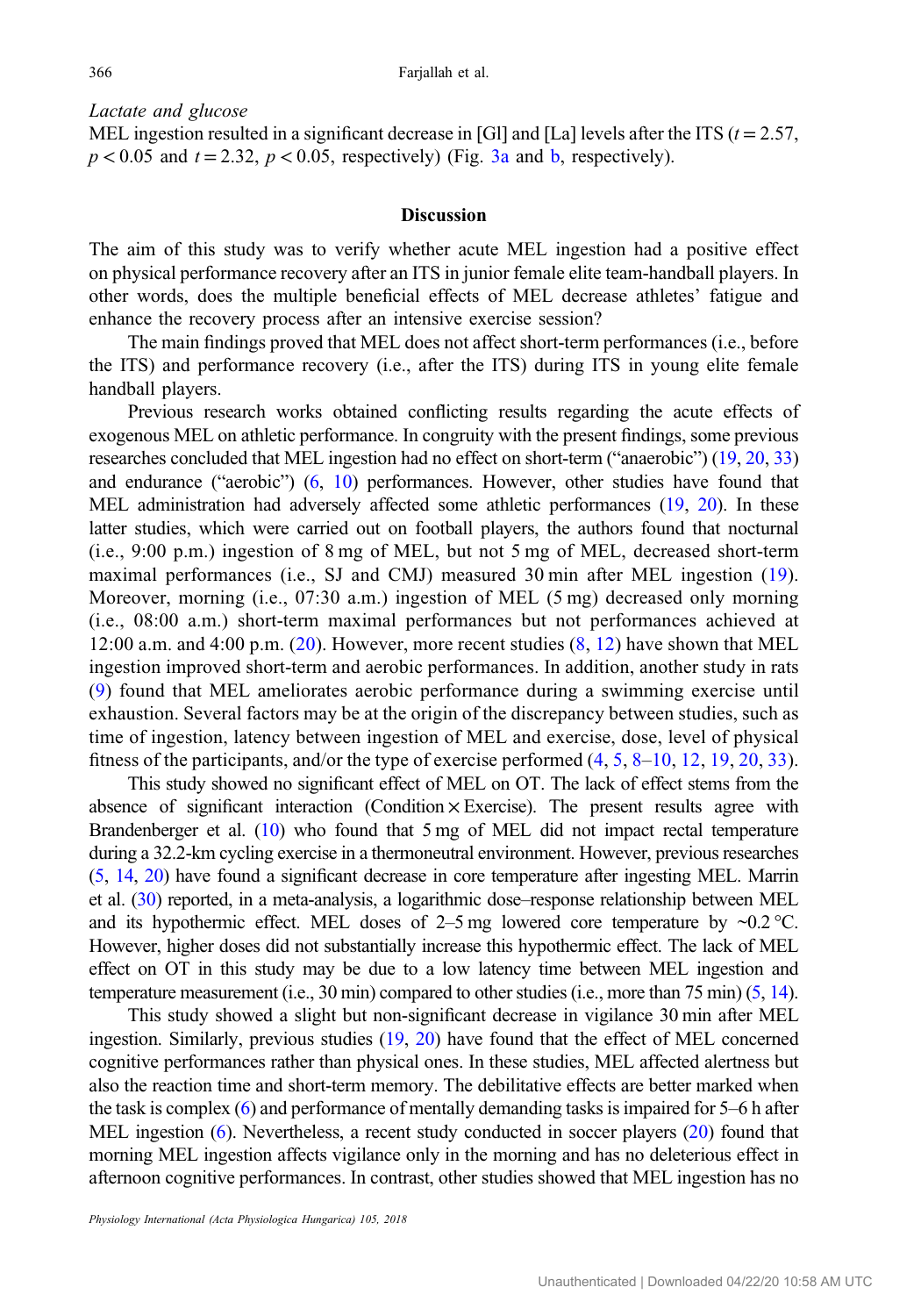effect on cognitive performance  $(1, 5)$  $(1, 5)$  $(1, 5)$  $(1, 5)$  or has a facilitative influence on short-term memory  $(3)$  $(3)$ . Several factors may be at the origin of the discrepancy between studies, such as time of ingestion; latency between ingestion of MEL and exercise, dose, level of physical fitness of the participants; and/or the type of exercise performed [\(4](#page-10-0), [19,](#page-11-0) [20\)](#page-11-0).

Overall, the results of this study showed that MEL did not affect physical performance recovery after an intensive training. This may be due to the lack of effect of the ITS on physical performance. The players were on the fifth day of the training camp and performed a morning session on the day of the experiment in a warm climate. This has likely led to a state of fatigue that affected and decreased performance especially before the ITS and probably mitigated the effect of MEL on recovery. To the best of the authors' knowledge, only one study investigated the acute effect of MEL on performance recovery [\(33](#page-11-0)). It has been shown that MEL ingestion prior to a resistance training session did not affect the recovery of shortterm performance ([33\)](#page-11-0). Moreover, according to previous studies ([5,](#page-10-0) [6](#page-10-0), [10](#page-10-0)), MEL did not affect the RPE score after ITS. This provides some evidence that MEL has no inherent psychological impact on physical performance.

Otherwise, this study results showed that MEL decreased [Gl] levels after the ITS. This is in agreement with Kaya et al. ([23](#page-11-0)), who also found that MEL lowers blood [Gl] in rats after a 30-min swimming exercise. In contrast, other studies ([31,](#page-11-0) [37](#page-11-0)) have found that MEL attenuates the decrease of plasma [Gl] observed after exercise. Else, Rohr and Herold ([36\)](#page-11-0) found that [Gl], which increases after intravenous glucose supplementation, decreases during sleep. This has been related to a hypoglycemic role of MEL and elucidated the relationship between the pineal gland and the mechanisms of carbohydrate use. A more recent study showed that MEL ingestion 30 min prior to an aerobic exercise bout elevates carbohydrate use during exercise [\(42](#page-12-0)). Nevertheless, some studies did not depict an effect of MEL during the recovery period post-exercise (i.e., 48 h after exercise) in rats [\(34](#page-11-0)). This discrepancy of results may be due to the differences in exercise types, duration of supplementation, differences between humans and animals but also the time of the experiment as it has been shown that [Gl] levels in the blood follow a diurnal variation  $(26)$  $(26)$  $(26)$ .

In the same vein, the present findings showed that [La] levels decreased after MEL ingestion. This is consistent with previous studies in rats [\(22](#page-11-0), [31\)](#page-11-0), which also found that decreased [La] levels, due to a single dose ([31\)](#page-11-0) or chronic ingestion [\(22](#page-11-0)) of MEL, were associated with increased liver and muscle glycogen stores. This can be due to a modification of substrate utilization ([31\)](#page-11-0) and can improve endurance capacity ([22\)](#page-11-0). Accordingly, pinealectomy in rats induced an increase in [La] levels after exercise [\(7](#page-10-0)), which can explain enhanced fatigue and decreased performance. Thus, the ability of MEL to promote a reduced lactatemia may improve the performance during high-intensity exercise. Therefore, future studies should investigate MEL ingestion effects on repeated exercise tasks highly involving the glycolytic pathway.

In this study, the little effect of MEL on performance recovery may be due to the short-term MEL ingestion period. The players who participated in this study were in an intensive training camp, and a supplementation during the whole period of the training period could have been more effective. In addition, in future studies, it might be wise to give more recovery before ITS to prevent the effect of fatigue on performance and subsequently hide the effect of MEL. Furthermore, physical and cognitive performances had to be measured at different times after the ITS and not only immediately after the training session. Moreover, we did not measure resting [Gl] and [La]. The measurement of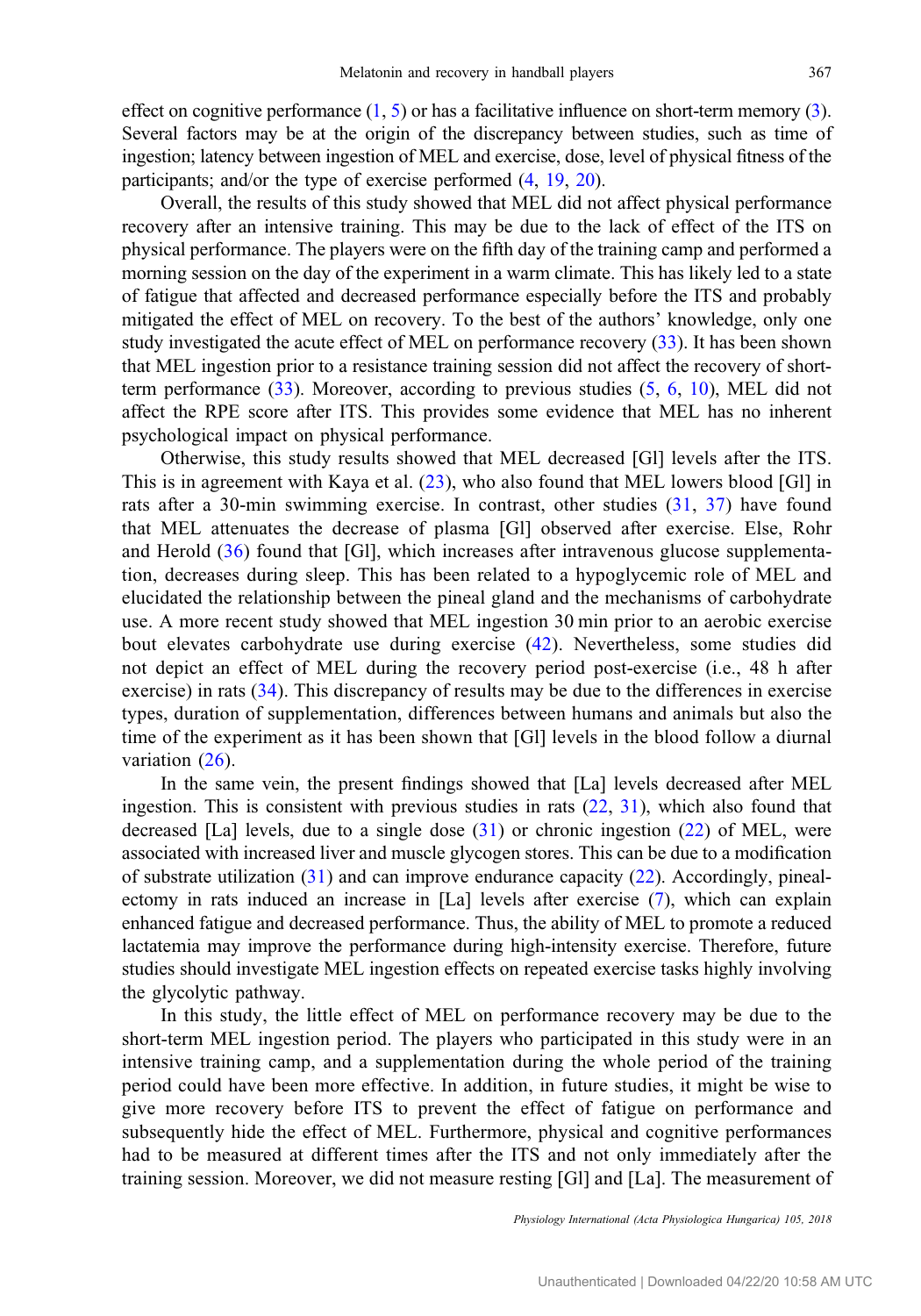<span id="page-10-0"></span>biochemical parameters, before and after ITS, is necessary for future studies, especially those of oxidative stress, inflammation, and muscle damage, since they have been accused for the onset of fatigue (13).

In conclusion, the acute effect of MEL intake before an ITS is particularly evident for [La] and [Gl]. However, it seems to have no significant effect on recovery, probably due to the effect of fatigue on physical performance.

#### Acknowledgements

The authors would like to thank all the players for their time and effort throughout the study.

## **REFERENCES**

- 1. Andersen LP, Werner MU, Rosenkilde MM, Fenger AQ, Petersen MC, Rosenberg J, Gögenur I: Pharmacokinetics of high-dose intravenous melatonin in humans. J. Clin. Pharmacol. 56, 324–329 (2016)
- 2. Arendt J, Deacon S: Treatment of circadian rhythm disorders with melatonin. Chronobiol. Int. 14, 185–204 (1997)
- 3. Argyriou A, Prast H, Philippu A: Melatonin facilitates short-term memory. Eur. J. Pharmacol. 349, 159–162 (1998)
- 4. Atkinson G, Buckley P, Edwards B, Reilly T, Waterhouse J: Are there hangover effects on physical performance when melatonin is ingested by athletes before nocturnal sleep? Int. J. Sports Med. 22, 232–234 (2001)
- 5. Atkinson G, Holder A, Robertson C, Gant N, Drust B, Reilly T, Waterhouse J: Effects of melatonin on the thermoregulatory responses to intermittent exercise. J. Pineal Res. 39, 353–359 (2005)
- 6. Atkinson G, Jones H, Edwards BJ, Waterhouse JM: Effects of daytime ingestion of melatonin on short-term athletic performance. Ergonomics 48, 1512–1522 (2005)
- 7. Baltaci AK, Mogulkoc R: Pinealectomy and melatonin administration in rats: their effects on plasma leptin levels and relationship with zinc. Acta Biol. Hung. 58, 335–343 (2007)
- 8. Beck WR, Messias LHD, da Silva FC, Manchado-Gobatto FB, Gobatto CA: Acute melatonin administration enhances aerobic tolerance: an analysis of biochemical and hematological parameters. Motriz 24, e1018169 (2018)
- 9. Beck WR, Scariot PP, Gobatto CA: Melatonin is an ergogenic aid for exhaustive aerobic exercise only during the wakefulness period. Int. J. Sports Med. 37, 71–76 (2016)
- 10. Brandenberger KJ, Ingalls CP, Rupp JC, Doyle JA: Consumption of a 5 mg melatonin supplement does not affect 32.2 kilometer cycling time trial performance. J. Strength Cond. Res. 32, 2872–2877 (2018)
- 11. Chamari K, Hachana Y, Ahmed YB, Galy O, Sghaïer F, Chatard JC, Hue O, Wisløff U: Field and laboratory testing in young elite soccer players. Br. J. Sports Med. 38, 191–196 (2004)
- 12. Cheikh M, Hammouda O, Gaamouri N, Driss T, Chamari K, Cheikh RB, Dogui M, Souissi N: Melatonin ingestion after exhaustive late-evening exercise improves sleep quality and quantity, and short-term performances in teenage athletes. Chronobiol. Int. 35, 1281–1293 (2018)
- 13. Djordjevic B, Baralic I, Kotur-Stevuljevic J, Stefanovic A, Ivanisevic J, Radivojevic N, Andjelkovic M, Dikic N: Effect of astaxanthin supplementation on muscle damage and oxidative stress markers in elite young soccer players. J. Sports Med. Phys. Fitness 52, 382–392 (2012)
- 14. Dollins AB, Zhdanova IV, Wurtman RJ, Lynch HJ, Deng MH: Effect of inducing nocturnal serum melatonin concentrations in daytime on sleep, mood, body temperature, and performance. Proc. Natl. Acad. Sci. U. S. A. 91, 1824–1828 (1994)
- 15. Dupont G, Nedelec M, McCall A, Mc Cormack D, Berthoin S, Wisløff U: Effect of 2 soccer matches in a week on physical performance and injury rate. Am. J. Sports Med. 38, 1752–1758 (2010)
- 16. Escames G, Ozturk G, Baño-Otálora B, Pozo MJ, Madrid JA, Reiter RJ, Serrano E, Concepción M, Acuña-Castroviejo D: Exercise and melatonin in humans: reciprocal benefits. J. Pineal Res. 52, 1–11 (2012)
- 17. Fell JW, Rayfield JM, Gulbin JP, Gaffney PT: Evaluation of the Accusport Lactate Analyzer. Int. J. Sports Med. 19, 199–204 (1998)
- 18. Foster C, Florhaug JA, Franklin J, Gottschall L, Hrovatin LA, Parker S, Doleshal P, Dodge C: A new approach to monitoring exercise training. J. Strength Cond. Res. 15, 109–115 (2001)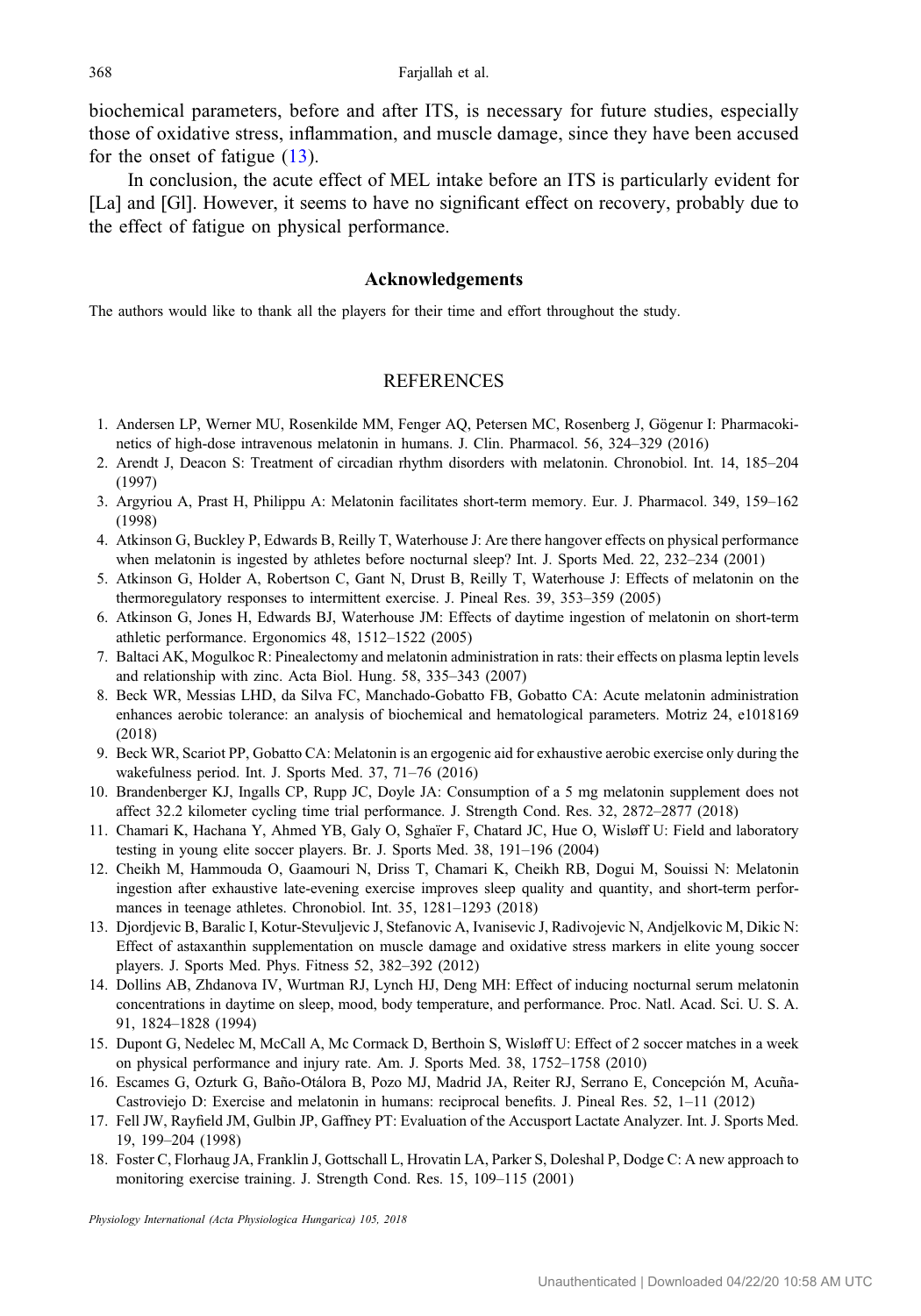- <span id="page-11-0"></span>19. Ghattassi K, Graja A, Hammouda O, Chtourou H, Boudhina N, Chaouachi A, Souissi N: Effect of nocturnal melatonin ingestion on short-term anaerobic performance in soccer players. Biol. Rhythms Res. 45, 885–893 (2014)
- 20. Ghattassi K, Hammouda O, Graja A, Boudhina N, Chtourou H, Hadhri S, Driss T, Souissi N: Morning melatonin ingestion and diurnal variation of short-term maximal performances in soccer players. Physiol. Int. 103, 94–104 (2016)
- 21. Hammouda O, Chtourou H, Chaouachi A, Chahed H, Bellimem H, Chamari K, Souissi N: Time-of-day effects on biochemical responses to soccer-specific endurance in elite Tunisian football players. J. Sports Sci. 31, 963–971 (2013)
- 22. Kaya O, Gokdemir K, Kilic M, Baltaci AK: Melatonin supplementation to rats subjected to acute swimming exercise: its effect on plasma lactate levels and relation with zinc. Neuro Endocrinol. Lett. 27, 263–266 (2006)
- 23. Kaya O, Kilic M, Celik I, Baltaci AK, Mogulkoc R: Effect of melatonin supplementation on plasma glucose and liver glycogen levels in rats subjected to acute swimming exercise. Pak. J. Pharm. Sci. 23, 241–244 (2010)
- 24. Kölling S, Treff G, Winkert K, Ferrauti A, Meyer T, Pfeiffer M, Kellmann M: The effect of westward travel across five time zones on sleep and subjective jet-lag ratings in athletes before and during the 2015's World Rowing Junior Championships. J. Sports Sci. 35, 2240–2248 (2017)
- 25. Krustrup P, Mohr M, Amstrup T, Rysgaard T, Johansen J, Steensberg A, Pedersen PK, Bangsbo J: The Yo-Yo intermittent recovery test: physiological response, reliability, and validity. Med. Sci. Sports Exerc. 35, 697–705 (2003)
- 26. La Fleur S, Kalsbeek A, Wortel J, Buijs R: A suprachiasmatic nucleus generated rhythm in basal glucose concentrations. J. Neuroendocrinol. 11, 643–652 (1999)
- 27. Leonardo-Mendonça RC, Ocana-Wilhelmi J, de Haro T, de Teresa-Galván C, Guerra-Hernández E, Rusanova I, ˜ Fernández-Ortiz M, Sayed RKA, Escames G, Acuña-Castroviejo D: The benefit of a supplement with the antioxidant melatonin on redox status and muscle damage in resistance-trained athletes. Appl. Physiol. Nutr. Metab. 42, 700–707 (2017)
- 28. Maldonado MD, Manfredi M, Ribas-Serna J, Garcia-Moreno H, Calvo JR: Melatonin administrated immediately before an intense exercise reverses oxidative stress, improves immunological defenses and lipid metabolism in football players. Physiol. Behav. 105, 1099–1103 (2012)
- 29. Marques MC, Van Den Tillaar R, Vescovi JD, González-Badillo JJ: Relationship between throwing velocity, muscle power, and bar velocity during bench press in elite handball players. Int. J. Sports Physiol. Perform. 2, 414–422 (2007)
- 30. Marrin K, Drust B, Gregson W, Atkinson G: A meta-analytic approach to quantify the dose-response relationship between melatonin and core temperature. Eur. J. Appl. Physiol. 113, 2323–2329 (2013)
- 31. Mazepa RC, Cuevas MJ, Collado PS, González-Gallego J: Melatonin increases muscle and liver glycogen content in nonexercised and exercised rats. Life Sci. 66, 153–160 (2000)
- 32. McKenna MJ, Medved I, Goodman CA, Brown MJ, Bjorksten AR, Murphy KT, Petersen AC, Sostaric S, Gong X: N-acetylcysteine attenuates the decline in muscle Na+, K+-pump activity and delays fatigue during prolonged exercise in humans. J. Physiol. (Lond). 576, 279–288 (2006)
- 33. Mero AA, Vähälummukka M, Hulmi JJ, Kallio P, von Wright A: Effects of resistance exercise session after oral ingestion of melatonin on physiological and performance responses of adult men. Eur. J. Appl. Physiol. 96, 729–739 (2006)
- 34. Ozdemir O, Ozdem S, Ozkaya YG: Melatonin administration does not alter muscle glycogen concentration during recovery from exhaustive exercise in rats. Eur. J. Sport Sci. 13, 174–182 (2011)
- 35. Póvoas SC, Ascensão AA, Magalhães J, Seabra AF, Krustrup P, Soares JM, Rebelo AN: Analysis of fatigue development during elite male handball matches. J. Strength Cond. Res. 28, 2640–2648 (2014)
- 36. Rohr UD, Herold J: Melatonin deficiencies in women. Maturitas 41, 85–104 (2002)
- 37. Sánchez-Campos S, Arévalo M, Mesonero MJ, Esteller A, González-Gallego J, Collado PS: Effects of melatonin on fuel utilization in exercised rats: role of nitric oxide and growth hormone. J. Pineal Res. 31, 159–166 (2001)
- 38. Sassi RH, Dardouri W, Yahmed MH, Gmada N, Mahfoudhi ME, Gharbi Z: Relative and absolute reliability of a modified agility T-test and its relationship with vertical jump and straight sprint. J. Strength Cond. Res. 23, 1644–1651 (2009)
- 39. Stehle JH, Saade A, Rawashdeh O, Ackermann K, Jilg A, Sebestény T, Maronde E: A survey of molecular details in the human pineal gland in the light of phylogeny, structure, function and chronobiological diseases. J. Pineal Res. 51, 17–43 (2011)
- 40. Stratos I, Richter N, Rotter R, Li Z, Zechner D, Mittlmeier T, Vollmar B: Melatonin restores muscle regeneration and enhances muscle function after crush injury in rats. J. Pineal Res. 52, 62–70 (2012)